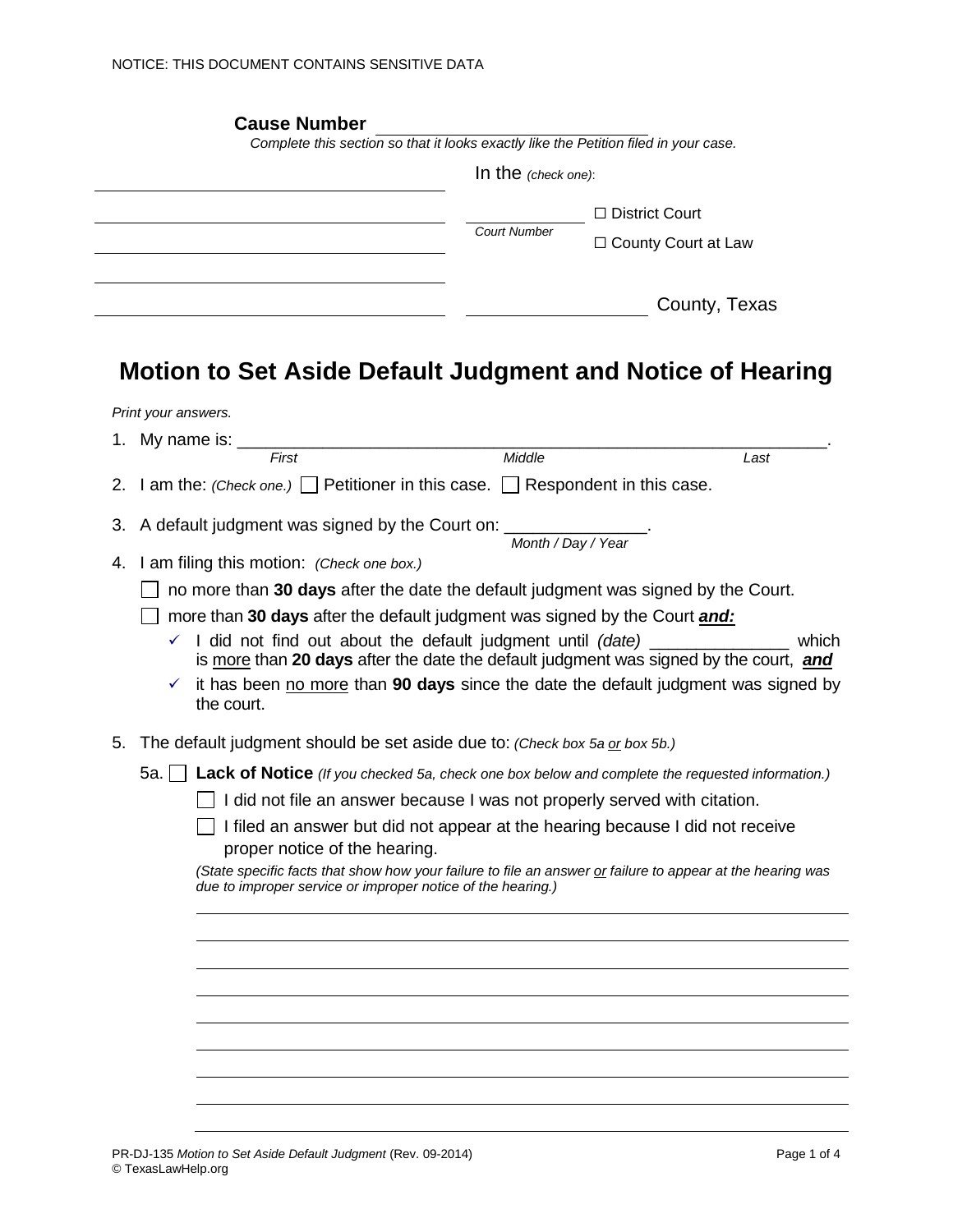| <b>Accident or Mistake</b>                                                                                                                               |
|----------------------------------------------------------------------------------------------------------------------------------------------------------|
| (If you checked 5b, check one box below and complete the requested information.)                                                                         |
| I did not file an answer because of accident or mistake rather than intentional or<br>conscious indifference.                                            |
| I filed an answer but did not appear at the hearing because of accident or<br>$\mathbf{I}$<br>mistake rather than intentional or conscious indifference. |
| (State specific facts that show how your failure to file an answer or failure to appear at the hearing was<br>an accident or mistake.)                   |
|                                                                                                                                                          |
|                                                                                                                                                          |
|                                                                                                                                                          |
|                                                                                                                                                          |
|                                                                                                                                                          |
|                                                                                                                                                          |
|                                                                                                                                                          |
| (If you checked 5b, you must also complete 5b(1).<br>5b(1) I have a meritorious (good) defense to this case: (State specific facts.)                     |
|                                                                                                                                                          |
|                                                                                                                                                          |
|                                                                                                                                                          |
|                                                                                                                                                          |
|                                                                                                                                                          |
|                                                                                                                                                          |
|                                                                                                                                                          |
|                                                                                                                                                          |
|                                                                                                                                                          |
|                                                                                                                                                          |
|                                                                                                                                                          |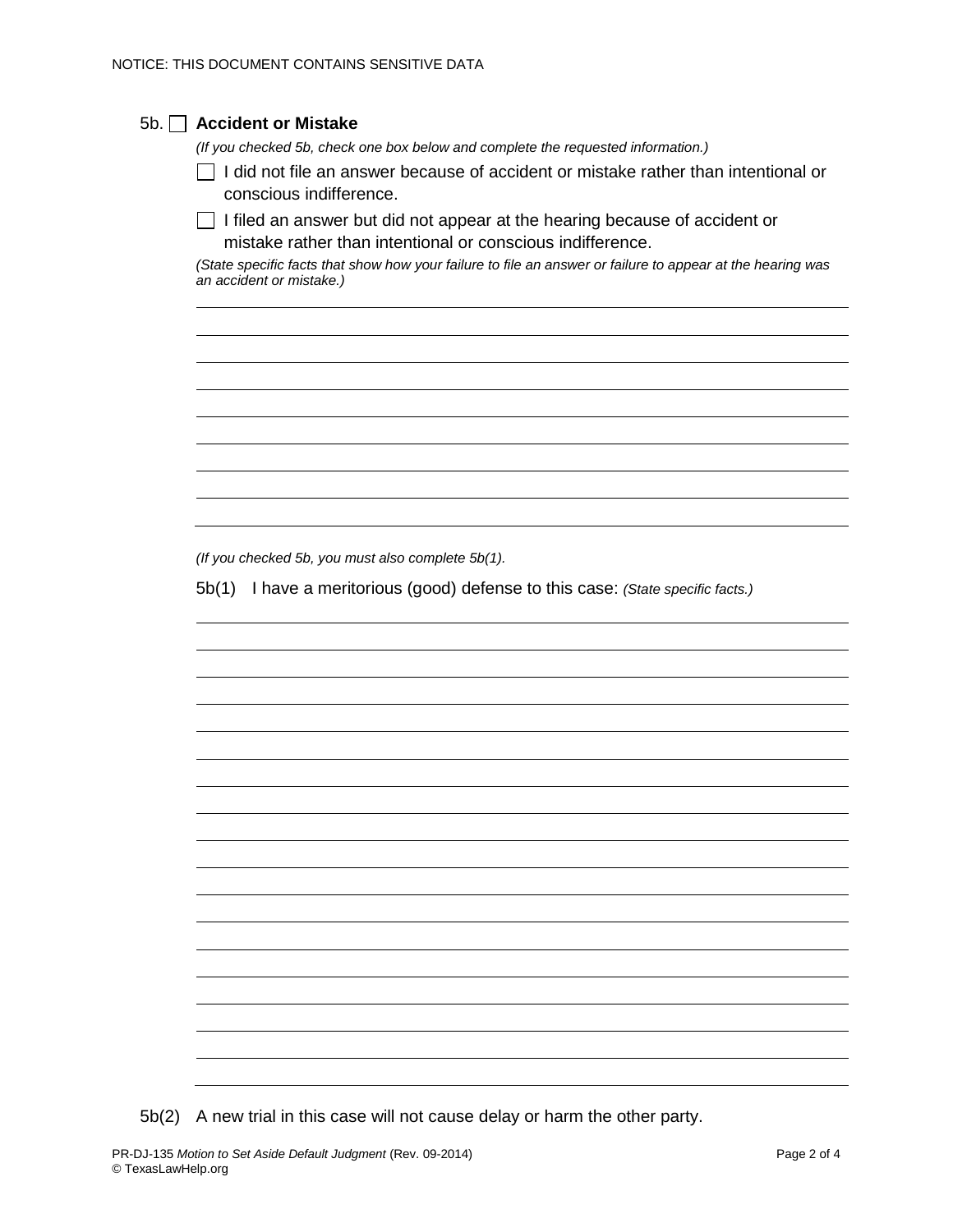I ask the Court to grant this Motion to Set Aside Default Judgment.

| Respectfully submitted,  |       |                           |     |
|--------------------------|-------|---------------------------|-----|
| Your Signature           | Date  |                           |     |
|                          |       |                           |     |
| <b>Your Printed Name</b> | Phone |                           |     |
|                          |       |                           |     |
| <b>Mailing Address</b>   | City  | <b>State</b>              | Zip |
|                          |       |                           |     |
| <b>Email Address</b>     |       | Fax Number (if available) |     |

## **Unsworn Declaration**

*(Texas Civil Practice and Remedies Code, Section 132.001)*

I declare under penalty of perjury that: 1) I am above the age of eighteen years, 2) I am fully competent to make this affidavit, 3) I am the person asking the Court to set aside the default judgment, and 4) the facts stated in this *Motion to Set Aside Default Judgment* are within my personal knowledge and are true and correct.

| My name is: $\frac{1}{2}$                                 |                   |              |          |
|-----------------------------------------------------------|-------------------|--------------|----------|
| First                                                     | Middle            |              | Last     |
| my date of birth is: $\frac{\sqrt{2}}{2}$<br>Month<br>Day | $\_,$ and<br>Year |              |          |
| my address is: _____________                              |                   |              |          |
| <b>Street Address</b>                                     | City              | State        | Zip Code |
| and $\overline{\phantom{0}}$                              |                   |              |          |
| Country                                                   |                   |              |          |
| My email address is _                                     |                   |              |          |
| Name of Document                                          |                   |              |          |
| Signed in ________________                                | County,           |              |          |
| County                                                    |                   | <b>State</b> |          |
| on this date: _____<br>Month<br>Day                       | Year              |              |          |
| $\cdot$                                                   |                   |              |          |
|                                                           | Your signature    |              |          |